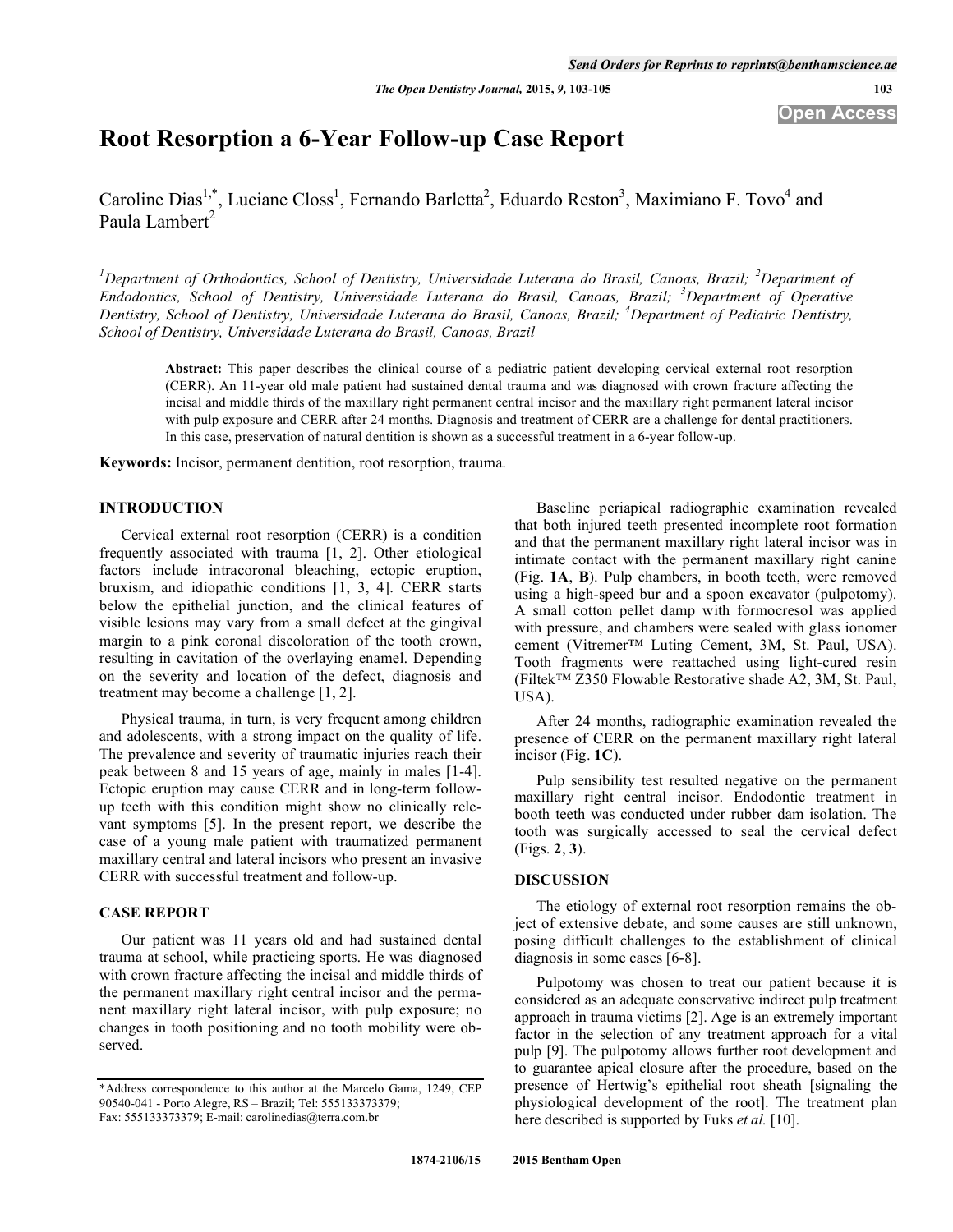

**Fig. (1).** Baseline periapical radiograph (**1A**) periapical radiograph showing pulpotomy and reattachment of tooth fragments (**1B**) and root canals filled with a calcium hydroxide dressing at 24 months after the trauma (**1C**).



**Fig. (2).** The cavity after surgical access at 24 months after the trauma.

When successful, this therapy allows long-term completion of apexification and the formation of dentin around canal walls [2]. Rubber dam isolation is a routine during endodontic treatment: it provides better visualization, adequate isolation to conduct restorative procedures, and particularly, prevents root canal contamination. In our case, we used a rubber dam to guarantee absence of contamination in the root canal [11, 12].

The baseline periapical radiograph does not show a close relationship of the upper canine eruption to mesial of the upper lateral. These findings can be observed in panoramic radiographs or computed tomography (CT). An orthodontic extrusion would be a good treatment option, causing occur stimulation of bone formation. Dental extrusion and panoramic radiograph or CT were not discussed in this case because the patient's family did not have the conditions that pay for the orthodontic routine visits and complementary exams on other hand, the orthodontic extrusion of the upper lateral incisor could result in a faster resorption of this tooth, presented incomplete root formation, resulting in the lost of his incisors at such an important phase of growth and development.

At 6 years' follow-up, the permanent maxillary right lateral incisor showed normal clinical and radiographic findings and no root fracture. Therefore, we infer that CERR



**Fig. (3).** Six-year follow-up periapical radiograph.

in our patient was not caused by trauma or pulpotomy, but rather by ectopic eruption of the permanent maxillary right canine.

It is very important to maintain a regular clinical and radiographic follow-up of victims of dentoalveolar trauma and to control tooth eruption in this population, so as to prevent potential sequelae [2, 4]. Our case had a poor prognosis, but satisfactory long-term results were obtained as a result of a strict follow-up regimen along 6 years: 1) the patient did not lose his incisors at such an important phase of growth and development; 2) early tooth loss was avoided, as well as the accompanying esthetic and functional complaints (the wear of adjacent teeth for the fabrication and placement of a fixed prosthetic crown would be extremely invasive); and 3) we managed to preserve the patient's natural teeth, which should always be the preferred approach in clinical practice.

It underscores the importance of keeping a regular follow-up regimen and of adopting an interdisciplinary approach (pedodontics-endodontics-periodontics- restorative dentistry) in the treatment of CERR.

### **CONCLUSION**

Ectopic eruption of the right maxillary canine should have caused CERR in our patient. This conclusion was drawn based on the follow-up data. In spite of a poor prog-